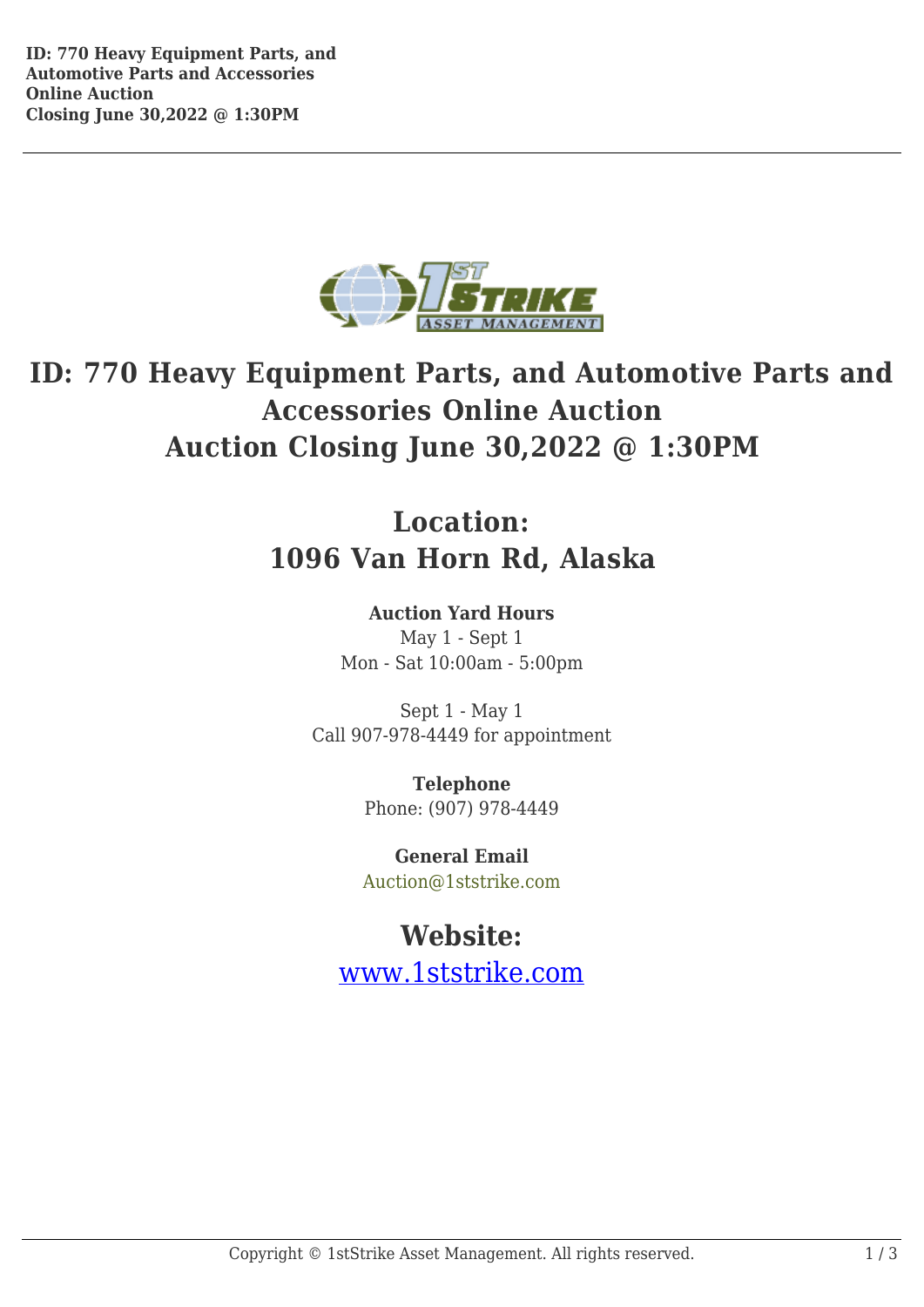| Lot            | Description                                                                                                                                        |
|----------------|----------------------------------------------------------------------------------------------------------------------------------------------------|
| 1              | 2 PALLETS. AIR FILTERS, DONALDSON P030151-016-190 SYNTHETIC, 16EA                                                                                  |
| $\overline{2}$ | SEMI TAG AXLE, NEWAY MODEL ART-505-C-1-5                                                                                                           |
| 3              | 1 PALLET, MISC GM TRUCK PARTS, INCLUDING: 1EA FENDER, 4EA HEADLIGHT ASSEMBLIES, 2EA TAIL<br><b>LIGHT ASSEMBLIES</b>                                |
| 4              | <b>RADIATOR</b>                                                                                                                                    |
| 5              | CROSS BED TOOL BOX, UWS, ALUMINUM CONSTRUCTION                                                                                                     |
| 6              | 1 PALLET. MISC PARTS INCLUDING: AIR INTAKE SYSTEM, SAFETY LIGHT                                                                                    |
| 7              | 4 EACH. STUDDED SNOW TIRES, 235/65R17, WITOUR POLARBEAR S, WITH WHEELS                                                                             |
| 8              | 2 EACH. TIRES INCL: 2EA 275/40 ZR 20, PIRELLI P ZERO NERO, ALL SEASON, 2EA 315/35ZR 20,<br><b>ATTURO AZ800</b>                                     |
| 9              | 4 EACH. TIRES, LT 265/70R17, BRIDGESTONE DURAVIS M700 HD, WITH GM 8-LUG WHEELS                                                                     |
| 10             | 1 PALLET. MISC TIRES. 4EA TRAILER TIRES 8-14.5LT WITH RIMS, 1EA HEAVY TRUCK TIRE. 11R24.5                                                          |
| 11             | ARCTIC HEAT GENERATOR, PURITAN AHG 2000, 80000 BTU/HR, 24KW, 3CYL KUBOTA                                                                           |
| 12             | ARCTIC HEAT GENERATOR, PURITAN AHG 1000, 2CYL KUBOTA                                                                                               |
| 13             | ARCTIC HEAT GENERATOR, PURITAN, 3CYL KUBOTA                                                                                                        |
| 14             | ARCTIC HEAT GENERATOR, PURITAN, 3CYL KUBOTA                                                                                                        |
| 15             | ARCTIC HEAT GENERATOR, PURITAN AHG 2000, 3CYL KUBOTA                                                                                               |
| 16             | 1 BOX. MISC TRUCK PARTS INCLUDING: STANDYNE FUEL INJECTION PUMP, GM, AC DELCO                                                                      |
| 17             | 1 BOX, MISC PARTS INCLUDING; DONALDSON FILTERS, ALTERNATORS, GLASS                                                                                 |
| 18             | 1 BOX. MISC TRUCK PARTS INCLUDING: FORD UREA TANK, MOTORCRAFT PUMPS                                                                                |
| 19             | 2 BOXES. MISC TRUCK PARTS INCLUDING: DOOR GLASS, POWER STEERING PUMP, AC DELCO<br>ALTERNATORS, GM, BOSCH FUEL INJECTORS                            |
| 20             | 1 ASSORTMENT. GM DURAMAX 6.6L FUEL PUMP AND INJECTORS, POWER INVERTERS, SERPINTINE<br>AND VEE BELTS, GM COOLANT HOSE ASSEMBLY, FILTERS, MISC       |
| 21             | 1 ASSORTMENT, GM TRUCK PARS, BLOCK HEATERS, BRAKE PADS, A-ARMS AND SUSPENSION<br><b>COMPONENTS, TRUCK MIRRORS, LIGHTS</b>                          |
| 22             | 1 ASSORTMENT. TRUCK AND EQUIPMENT PARTS, DONALDSON FILTERS, LIGHTS, VEE BELTS, GM 2500<br>BRAKE PADS, ALTERNATOR, SUSPENSION AND DRIVE TRAIN PARTS |
| 23             | 1 ASSORTMENT, TRUCK AND EQUIPMENT PARTS, GM ALTERNATOR, FILTERS, HEADLIGHTS,<br>ELECTRICAL COMPONENTS, AND SHRINK WRAP, KUBOTA STARTER             |
| 24             | 1 ASSORTMENT. TRUCK AND EQUIPMENT PARTS, WHEEL SEALS, BEARINGS, GM SUSPENSION AND<br>STEERING PARTS, FILTERS, HOSES, AND LIGHTS                    |
| 25             | 1 ASSORTMENT, HELLA LIGHTS, GM TRUCK PARTS, BRAKES, MUD FLAPS, HYDARAULIC HOSES,<br><b>GASKETS, CV BOOTS</b>                                       |